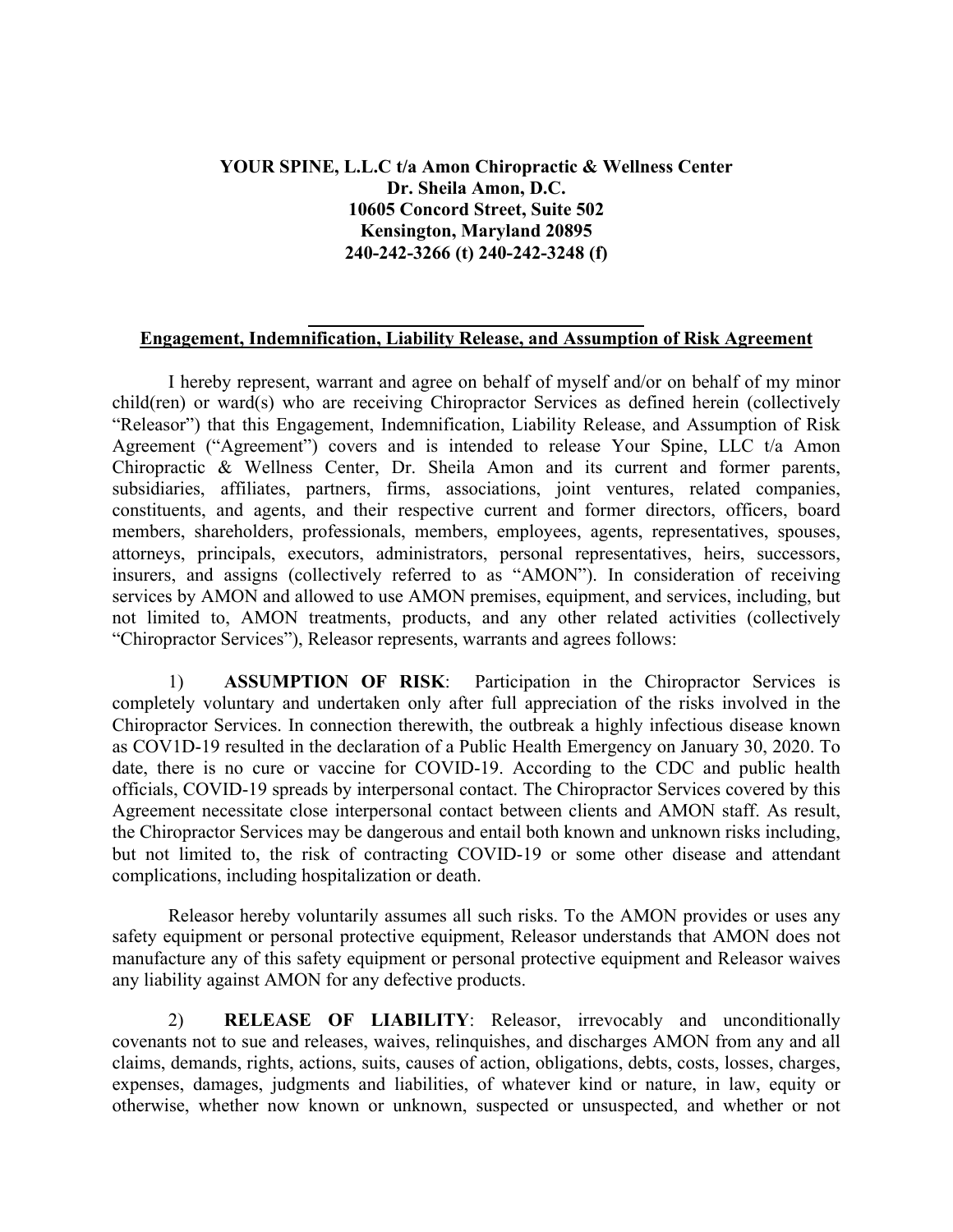concealed or hidden, related to or arising, directly or indirectly, from Releasor's use of AMON premises, equipment, services and activities, including without limitation any claim for negligence, failure to warn or other omission, personal injury, illness, bodily harm or death to the maximum extent allowed by law. This release is applicable to and binding upon Releasor and his or her past and present agents, representatives, spouse, attorneys, principals, executors, administrators, personal representatives, heirs, successors, insurers, and assigns.

3) **INDEMNIFICATION**: Releasor hereby agrees to indemnify and hold harmless AMON from and against any and all losses, liabilities, claims, obligations, costs, damages, and/or expenses whatsoever paid, incurred, and/or suffered by AMON including, but not limited to, any and all attorneys' fees, costs, damages, and/or judgments AMON incurs in the event that Releasor brings any claims against AMON based upon damages caused or alleged to be caused in whole or in part by the negligent acts or omissions of AMON, or in the event Releasor causes any injury, damage and/or harm to AMON and/or any and all other persons and entities acting in any capacity on behalf of AMON or to others while at AMON premises.

4) **TERM OF AGREEMENT**: Releasor represents, warrants agrees that until canceled by a writing signed by both parties, this Agreement shall apply and be applicable to each and every time Releasor visits or receives services from AMON.

5) **NO ADMISSION OF LIABILITY**. Nothing in this Agreement will be construed as an admission by AMON that it acted wrongfully with respect to Releasor or any other person.

6) **ENTIRE AGREEMENT/AMENDMENT.** This Agreement is absolute and unconditional and constitutes the full, complete, and entire understanding and agreement between AMON and Releasor with respect to the subject matter of this Agreement. Releasor acknowledges and affirms that she/he has not executed this Agreement in reliance upon any promises, representations, statements, warranties, covenants or undertakings not contained within this Agreement. This Agreement may not be amended, modified, altered, changed, limited, or terminated, except by a writing signed by all of the Parties. No failure to exercise and no delay in exercising any right, remedy, or power under this Agreement will operate as a waiver, nor will any single or partial exercise of any right, remedy, or power under this Agreement preclude any other or further exercise, or the exercise of any other right, remedy, or power provided in this Agreement or by law or in equity.

7) **SEVERABILITY.** If for any reason any provision of this Agreement is determined to be invalid or unenforceable, that provision will be deemed modified to whatever extent necessary to render it enforceable, and if the Court declines to so modify the provision, then the remaining provisions of this Agreement will be construed, performed, and enforced as if the invalidated or unenforceable provision had not been included in the text of the Agreement.

8) **BENEFIT/AUTHORITY.** This Agreement will be binding upon and inure to the benefit of the Parties and their respective successors and assigns. Releasor represents and warrants to the others that she/he has the power and authority to enter into and execute this Agreement on behalf of herself/himself, children, wards, and on behalf of their respective present